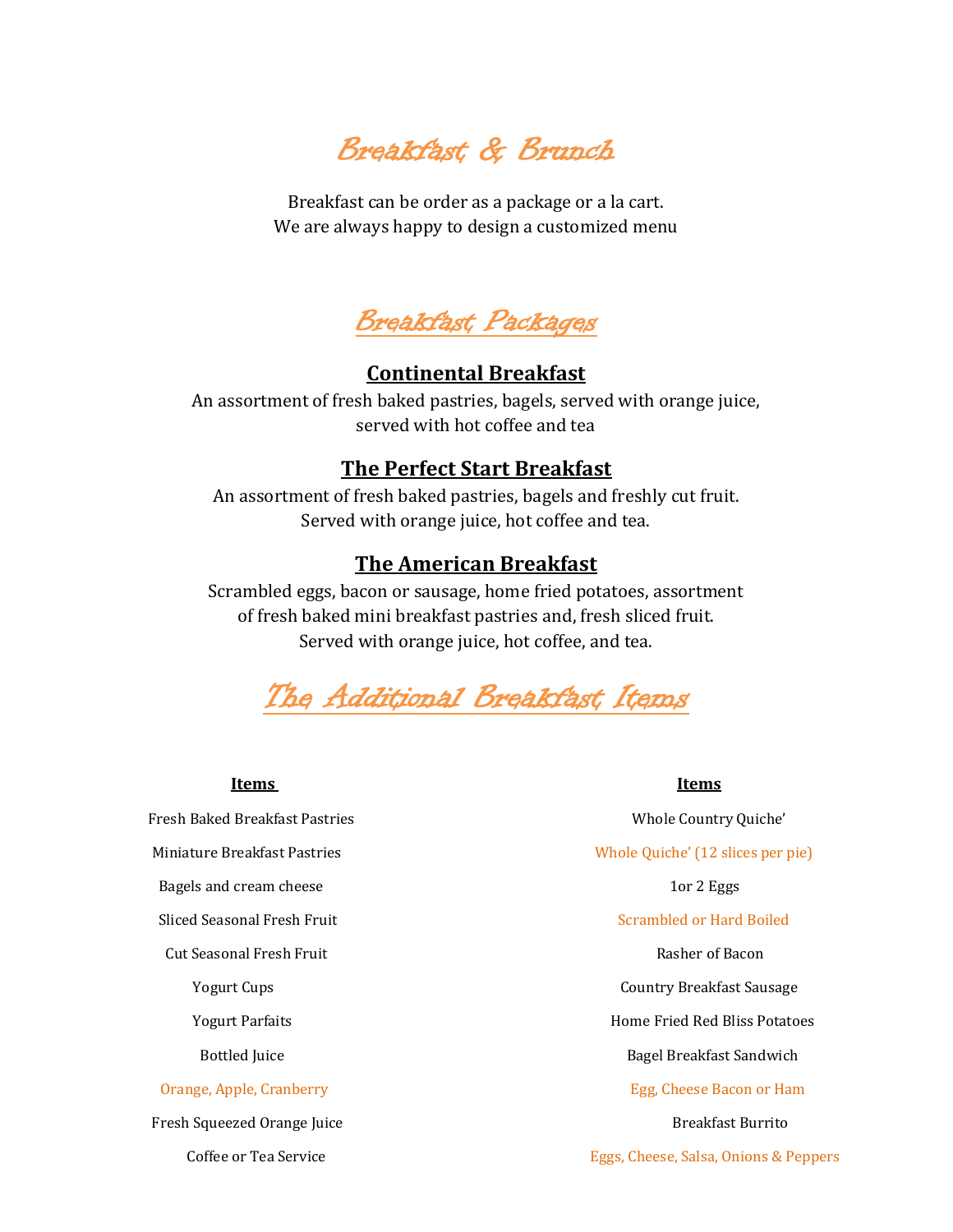Lunch Time Fare

#### **Boxed Lunches**

To Include an Assortment of Sandwiches & Wraps, Bag of Potato Chips, Chocolate Chip Cookie, Choice of Tri Color Pasta Salad or a Mini Fresh Cut Fruit Cup

#### **Desk top Lunch**

A combination of our best sandwiches, potato chips, choice of one, potato salad, pasta salad, or Cole slaw. Served with fresh baked mini cookies & brownies

#### **The New York Deli Lunch**

White meat chicken salad, rare roast beef, honey baked ham, Swiss, provolone, cheddar cheeses, lettuce, tomato & condiments. Served with assorted breads and rolls, potato chips and fresh baked mini cookies and brownies

#### **The Working Lunch**

A choice of one of our specialty salads: Choices are Beverly Hills, Napa Valley, Mediterranean or Oriental Noodle. Served with assorted dinner rolls and butter, fresh baked mini cookies and brownies… **Add Grilled Chicken for an Additional \$2.95**

#### **SpoonZ Signature Lunch**

Grilled Lemon Chicken (chilled), mixed baby greens, tri color pasta salad, assorted dinner rolls and butter, Served with fresh baked mini cookies and brownies



#### **Classic Caesar Salad**

Freshly cut Romaine lettuce, Parmesan cheese & Tuscan cut croutons

**Add Grilled Chicken for an Additional \$2.95** 

#### **Napa Valley Salad**

Mixed field greens, diced granny apples, dried cranberries,

crumbled gorgonzola cheese, pecans, and Serrano vinaigrette

**Add Grilled Chicken for an Additional \$2.95**

#### **Beverly Hills Salad**

Mixed field greens, mandarin oranges, diced red peppers, crumbled blue cheese, walnuts, and balsamic vinaigrette **Add Grilled Chicken for an Additional \$2.95**

#### **Mediterranean Salad**

Crisp cut romaine lettuce, tomatoes, Kalamata olives, Bermuda onion, crumbled feta cheese, lemon oregano vinaigrette... **Add Grilled Chicken for an Additional \$2.95**

#### **Oriental Noodle Salad**

Mixed field greens, diced red peppers, mandarin oranges, topped with crunchy sesame noodles, teriyaki vinaigrette… **Add Grilled Chicken for an Additional \$2.95**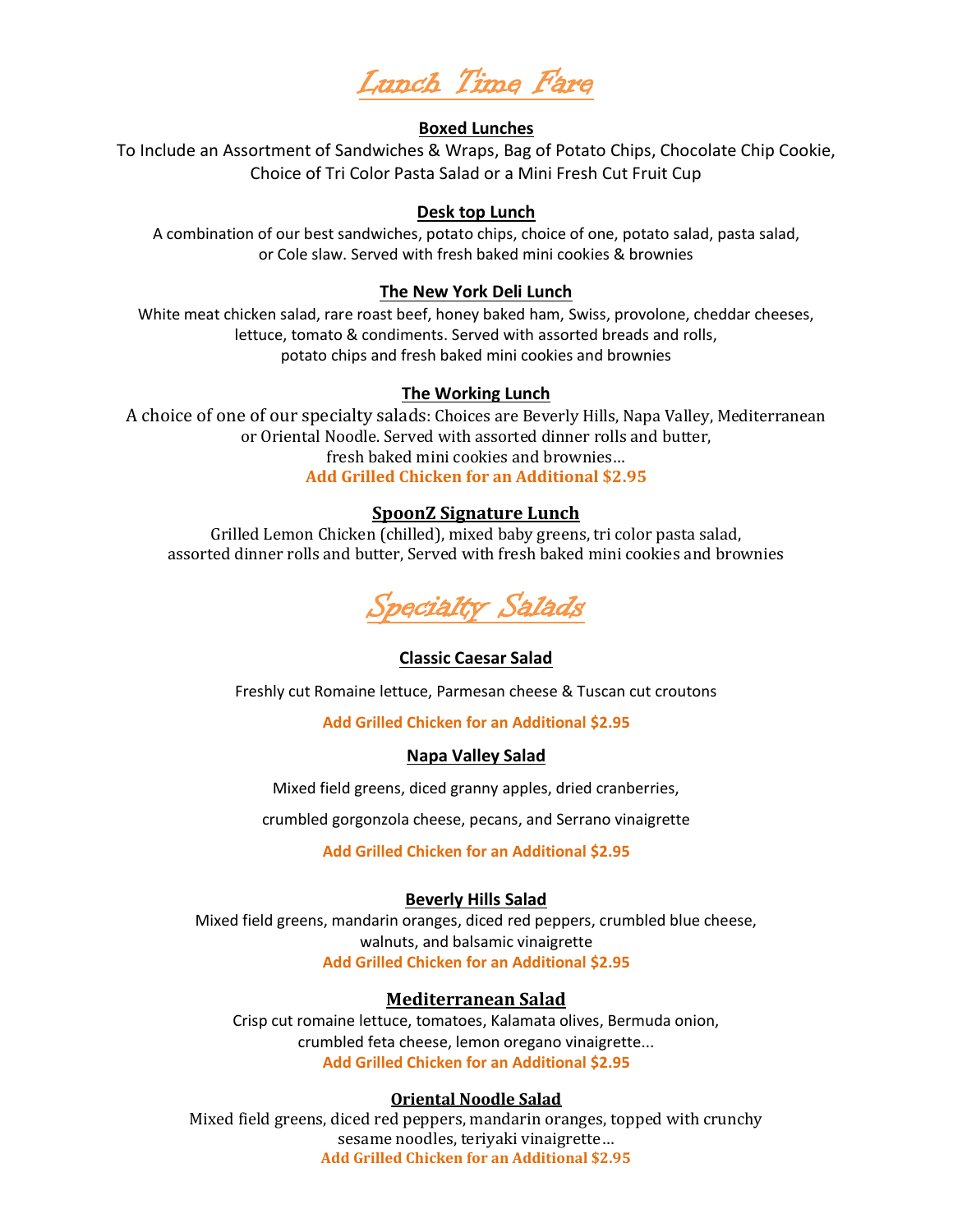# ADDITIONAL LUCH ITEMS

**Tri Color Pasta Salad Bottled Water Hummus & Pita Chips Bottled Juices** Bottled Juices  **Fire -Cracker Cole Slaw Fresh Brewed Iced Tea Red Bliss Potato Salad Community Community Community Community Community Community Community Community Community Community Community Community Community Community Community Community Community Community Community Communit** 

**Sides** Beverages

 **Tabouli Canned Sodas** Roasted Marinated Vegetables **Coffee and Tea Service** Coffee and Tea Service

#### **Sweet Endings**

Fresh Baked Cookies…**mini or full size** Soft and Chewy Brownies**…mini or full size** Assorted Dessert Bars…**mini or full size** (Lemon, Raspberry, Magic, Oreo Cookie, Apple Crumb)



**Country Quiche \*Choice of Meat or Vegetable\***  Accompanied with a mixed Green Salad, Rolls & Butter, Mini Cookies & Brownies

#### **Spiral Carved Honey Baked Ham**

Mixed green salad or a Garden vegetable, Au gratin Potatoes assorted rolls and butter, fresh baked mini cookies, and brownies

#### **Baked Manicotti or Jumbo Stuffed Shells**

Caesar salad, Served with assorted rolls and butter, fresh baked mini cookies, and brownies

#### **Chicken, Penne & Broccoli Alfredo**

Mixed greens salad or Classic Caesar salad, Served with assorted dinner rolls and butter, fresh baked mini cookies, and brownies

#### **Cheese Lasagna**

Mixed greens salad or Caesar salad, Served with assorted rolls and butter, fresh baked mini cookies and brownies… **Additional \$2.50 pp for Vegetable or Meat Lasagna**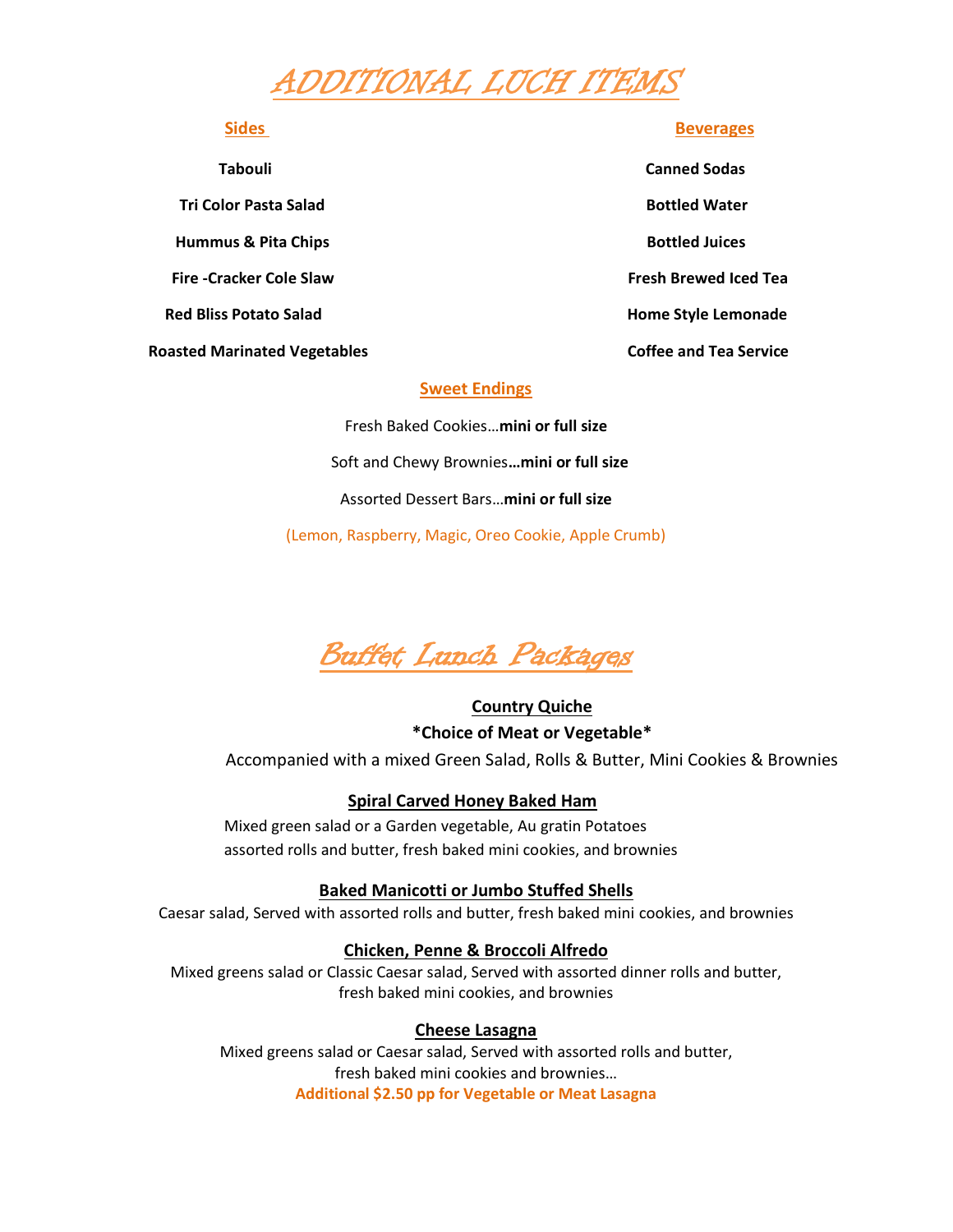### **Tuscan Chicken Parmesan**

served with Baked Penne Pasta, Mixed greens salad or Classic Caesar salad, Served with assorted dinner rolls and butter, fresh baked mini cookies, and brownies

#### **Chicken Marcela**

Mixed greens salad, rice pilaf, garden vegetable, Served with assorted rolls and butter, fresh baked mini cookies, and brownies

#### **Grilled Salmon Filet**

Baby Spinach salad, cucumber relish, roasted red bliss potatoes, garden vegetables, Served with assorted rolls and butter, fresh baked cookies, and brownies

#### **Peppered Seared Tenderloin**

#### **(sliced and served room temperature)**

Mixed green salad, roasted marinated vegetables, red bliss potato salad, horseradish sauce, Served with assorted rolls and butter, fresh baked mini cookies, and brownies



# **SPANAKOPITA**

**Spinach & feta wrapped in phyllo triangle**

#### **SCALLOPS WRAPPED IN BACON**

**Tender- sea scallops wrapped in applewood smoked bacon**

# **HONEY SESAME CHICKEN**

**Juicy chicken coated in tempura batter & drizzled with honey & sesame seeds**

#### **ARITCHOKE FANTASIA DIP**

**(stationary) Warm artichoke dip served with hand cut pita chips**

#### **MINI TUNA CAKES**

**(like a crab cake but made with tuna fish) Mini tuna cakes topped with a corn & black bean relish & drizzled with dijonnaise sauce**

> **PEKING RAVIOLIS Served with Hoisin Dipping Sauce**

**WARM BAKED BRIE WHEEL** 

**Brie wheel stuffed with mango-ginger chutney & wrapped in phyllo then baked to a golden brown**

#### **MINI BAKED BRIE FLOWERS**

**Bite size brie, mango-ginger chutney & fresh pear wrapped in phyllo**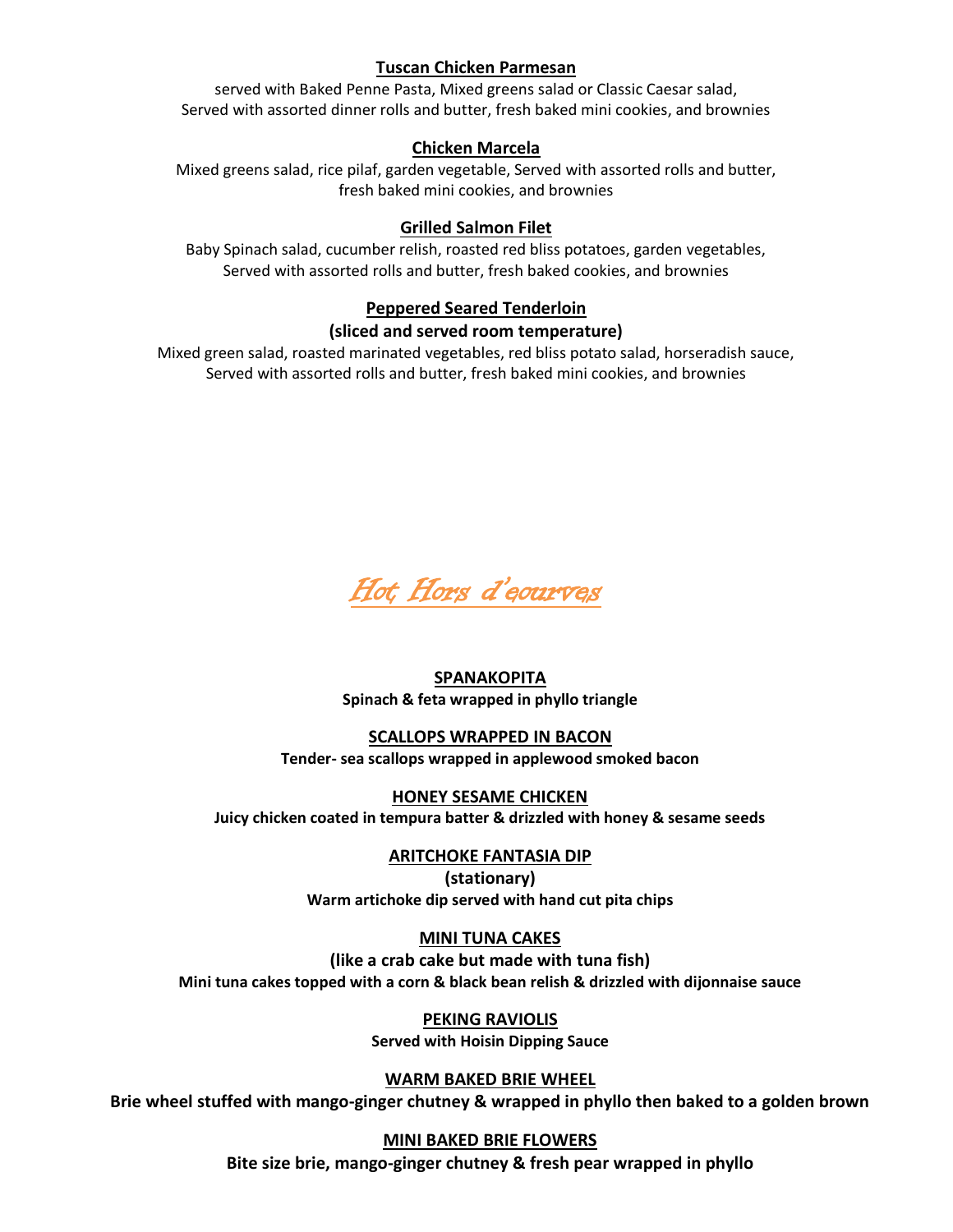#### **FRANKS IN A BLINKET**

**Petite all beef hotdogs wrapped in pastry & served with a spicy mustard dipping sauce**

**Our own house made MEAT BALLS** 

**(Swedish, Sweet n 'Sour or Traditional) Bite size meatballs in a rich brown mushroom gravy**

#### **COCONUT SHRIMP**

**Fresh Gulf shrimp battered & coated with coconut & cooked to a golden brown**

**MINI QUICHE TARTLETS (MEAT & VEGETARIAN)**

#### **SMOKED CHICKEN QUESADILLA HORNS**

**A spicy blend of smoked chicken, Monterey jack, peppers, fresh cilantro rolled in a flour tortilla** 

#### **TUSCANY PURSE**

**Imported ham, Genoa salami, mortadella, provolone, basil pesto Panini style in a bite size French bread sandwich** 

#### **ARTICHOKE & CHEVRE BITES**

**Bite size marinated artichokes stuffed with chevre cheese & lightly breaded**



### **CHEVRE TORTA Layered Chevre cheese, pesto & sundried tomatoes served with Carr's Crackers**

**CALIFORNIA SPIRALS Unique combinations of all vegetarian & meat bite size pinwheels made with assorted flavor tortillas**

**BEEF TENDERLOIN TRIANGLES** 

**Medium rare beef tenderloin sliced thin & placed on hand cut garlic pita chip accompanied with red pepper jelly & dijonnaise sauce**

**FESTIVE VEGETABLE CRUDITE** 

**(stationary display) A combination of fresh garden vegetables & creamy dips**

**TEQUILA LIME-SOAKED SALMON ON RICE CRACKER Smoked Norwegian salmon on rice cracker with a cilantro cream cheese spread**

#### **GULF SHRIMP COCTAIL**

**(4 shrimp per person) Tender Gulf Shrimp artistically arranged & served with a tangy cocktail sauce**

#### **ANTIPASTA BAR**

**(stationary display) A bountiful display of mortadella, Genoa salami, imported ham, pesto chicken, roasted peppers, provolone,**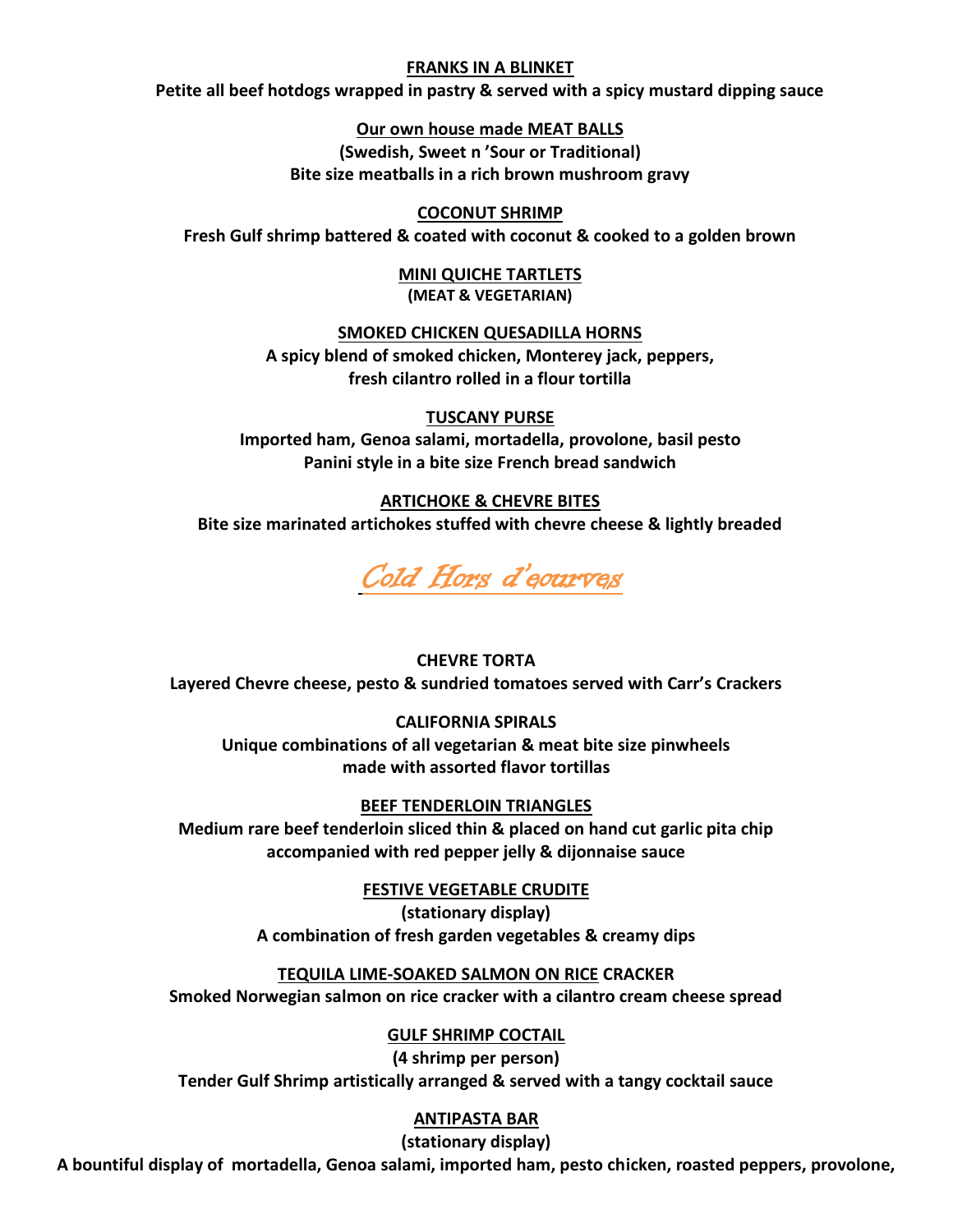**roasted Kalamata olives, marinated artichokes & mushrooms and served with Balsamic Vinaigrette & crostini**

**MIDDLE EASTERN DISPLAY Tabouli, humus, vegetarian stuffed grape leaves & spicy lentil salad & pita triangles**

**VEGETARIAN SPRING ROLLS Vegetarian rice paper & seaweed paper rolls filled with thinly sliced vegetables & hoisin glaze**

> **ASSORTED FRESH SUSHI & CALIFORNIA ROLLS (48 hour ordering required)**



**Dark & Fudgy Brownies mini or full size**

**Large Assorted Chewy Cookies mini or full size**

**Assortment of Dessert Bars mini or full size Blondies, Cheesecake Brownie, Amazon Bars, Magic Bars, Lemon Crumb Bar, Fruit Crumb Bar, Apple Carmel Crumb Bar, Chocolate Almond Squares, Pumpkin Squares, Pecan Squares, cheesecake Squares,**

> **Cream Puffs & Éclairs mini or full size**

**Chocolate Dipped Strawberries (call for pricing)**

**Bundt Coffee Cake (serves 12-14 guest) Sour Cream, Banana-nut, Banana Chocolate Chip, Lemon Love, Zucchini Walnut, Pumpkin**

**Custard & Berry Parfait vanilla or chocolate custard layered with seasonal berries & topped with whipped cream,** 

**shaved chocolate & a praline cookie**

**Chocolate Mousse Cups** 

**mini or full size chocolate mousse in a dark chocolate candy shell, topped with shaved white chocolate all resting on a painted plate of raspberry drizzle with a dollop of whipped cream & fresh mint sprig & a strawberry fan**